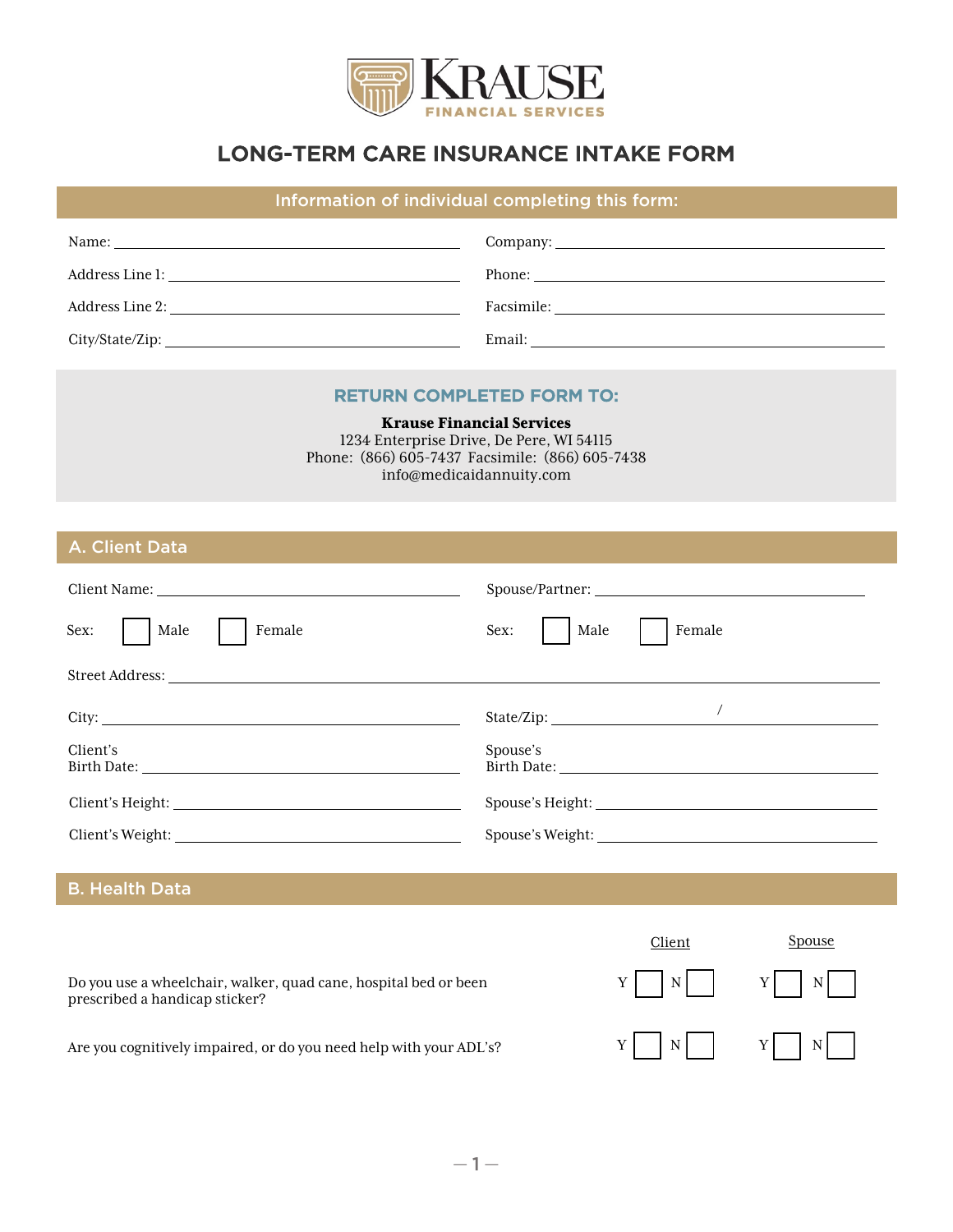|                                                                                                      |         | Client | Spouse |
|------------------------------------------------------------------------------------------------------|---------|--------|--------|
| Have you had any LTCI policy denied or rated up?                                                     |         | Y<br>N | N<br>Y |
| Are you Receiving disability benefits?                                                               |         | Υ<br>N | N      |
| Have you used tobacco products in the last 5 years?                                                  |         | Υ<br>N | N      |
| Have you been hospitalized in the last 5 years?                                                      |         | Y<br>N | N      |
| Do you use narcotic pain medication or medical marijuana?                                            |         | Υ<br>N | N      |
| Have you been treated for Diabetes?                                                                  |         | Y      | N      |
|                                                                                                      | Insulin |        |        |
|                                                                                                      | Alc     |        |        |
| Has either of your parents been diagnosed with dementia?                                             |         | Υ<br>N | N      |
| At what age?                                                                                         |         |        |        |
| Have you been treated for cancer in the last 5 years?                                                |         | Υ<br>N | N      |
| Have you been treated for Heart Disease in the last 5 years?                                         |         | Υ<br>N | Y<br>N |
| Have you been treated for Sleep Apnea in the last 5 years?                                           |         | Υ<br>N | N      |
| Have you been treated for Rheumatoid Arthritis or other<br>auto immune disorder in the last 5 years? |         | Y<br>N | N      |
| Have you experienced vertigo?                                                                        |         | Y<br>N | N      |
| Have you had any musculoskeletal disorders?                                                          |         | Υ<br>N | Y<br>N |

Please provide details to any questions listed above as "YES". Please include diagnosis, date, and treatment plan.

#### **Client Additional Details**

#### **Spouse Additional Details**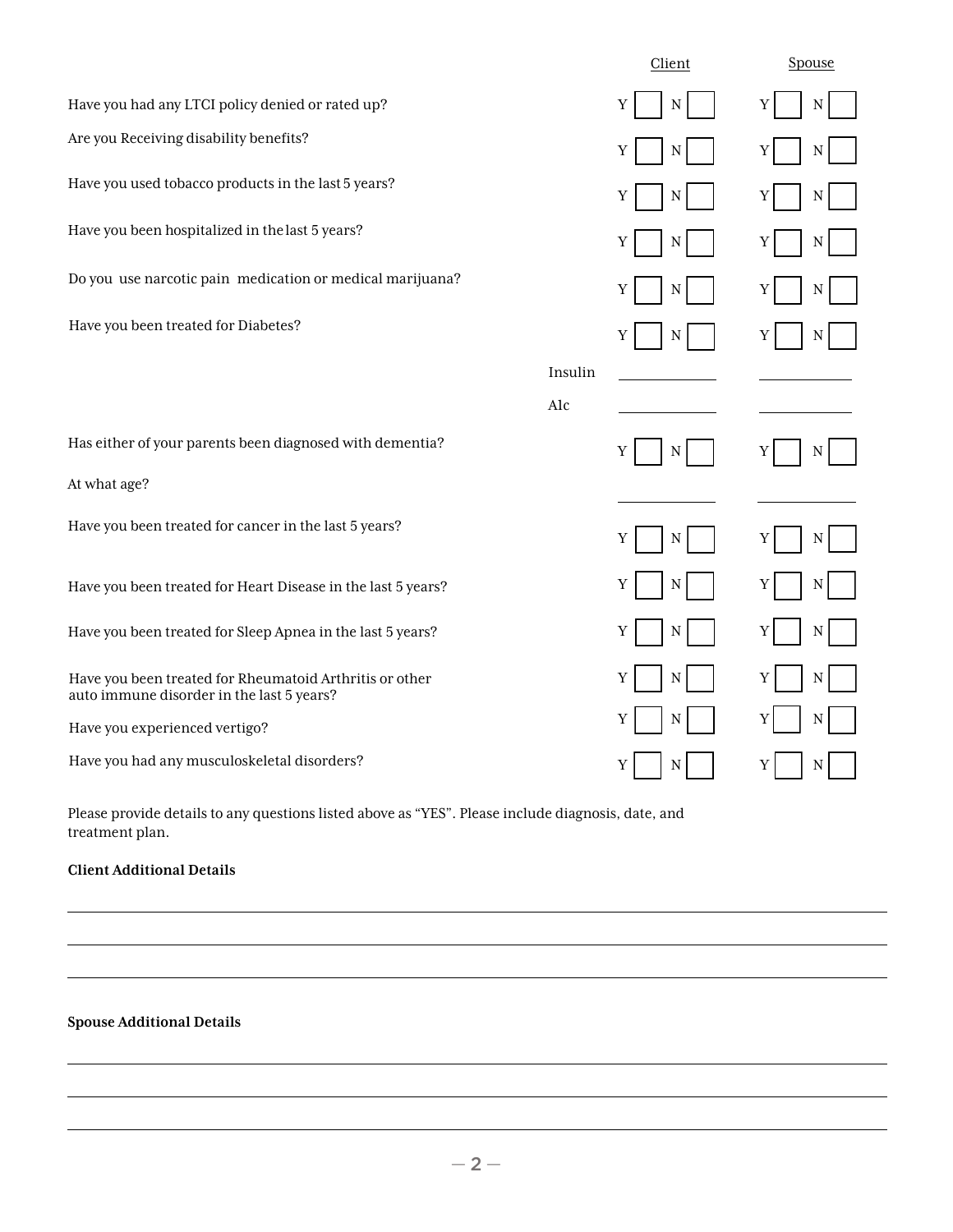| <b>CLIENT MEDICATIONS</b> |               |                  |                          |
|---------------------------|---------------|------------------|--------------------------|
| <b>Prescription Name</b>  | <b>Dosage</b> | <b>Frequency</b> | <b>Reason Prescribed</b> |
|                           |               |                  |                          |
|                           |               |                  |                          |

Have any medications changed within the last 6 months?  $\Box$ 

When was your last complete physical with CBC testing?

| <b>SPOUSE MEDICATIONS</b> |               |           |                          |
|---------------------------|---------------|-----------|--------------------------|
| <b>Prescription Name</b>  | <b>Dosage</b> | Frequency | <b>Reason Prescribed</b> |
|                           |               |           |                          |
|                           |               |           |                          |

Have any medications changed within the last 6 months? When was your last complete physical with CBC testing?

## C. Financial Information

Husband's Monthly Income

| Employment Income         |  |
|---------------------------|--|
| Social Security           |  |
| Pension(s) Income (Gross) |  |
| Other Income*             |  |

Wife's Monthly Income

\$  $\frac{1}{2}$  $\frac{1}{2}$  $$$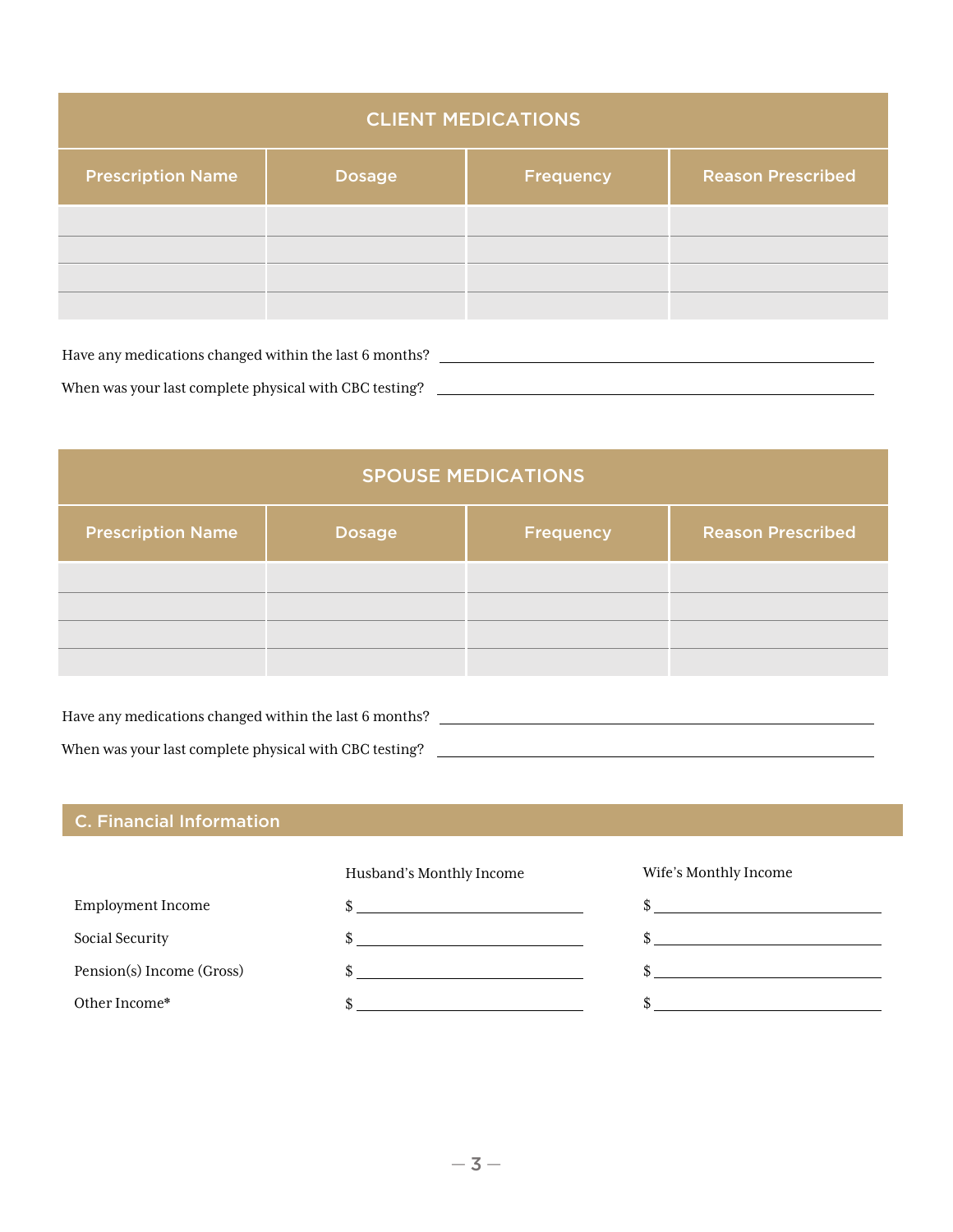## ASSET INFORMATION

| <b>Asset</b>                    | <b>Value</b>   | Owner |
|---------------------------------|----------------|-------|
| <b>Retirement Accounts</b>      | $\frac{2}{3}$  |       |
| <b>Roth Retirement Accounts</b> | $\frac{1}{2}$  |       |
| <b>Stocks &amp; Bonds</b>       | \$             |       |
| <b>Checking &amp; Savings</b>   | $\updownarrow$ |       |
| CD or Money Market              | $\frac{1}{2}$  |       |
| Life Insurance Cash Value       | $\frac{1}{2}$  |       |
| Other                           | $\frac{1}{2}$  |       |
| Other                           | \$             |       |

| NON-QUALIFIED ANNUITY INFORMATION |  |
|-----------------------------------|--|
|                                   |  |

| <b>Annuity</b> | <b>Value</b> | How much is gain? | Is the annuity owned by<br>you or your<br>spouse/partner? |
|----------------|--------------|-------------------|-----------------------------------------------------------|
| Annuity 1      | \$           | \$                |                                                           |
| Annuity 2      | \$           | \$                |                                                           |
| Annuity 3      | \$           | \$                |                                                           |
| Annuity 4      | \$           |                   |                                                           |